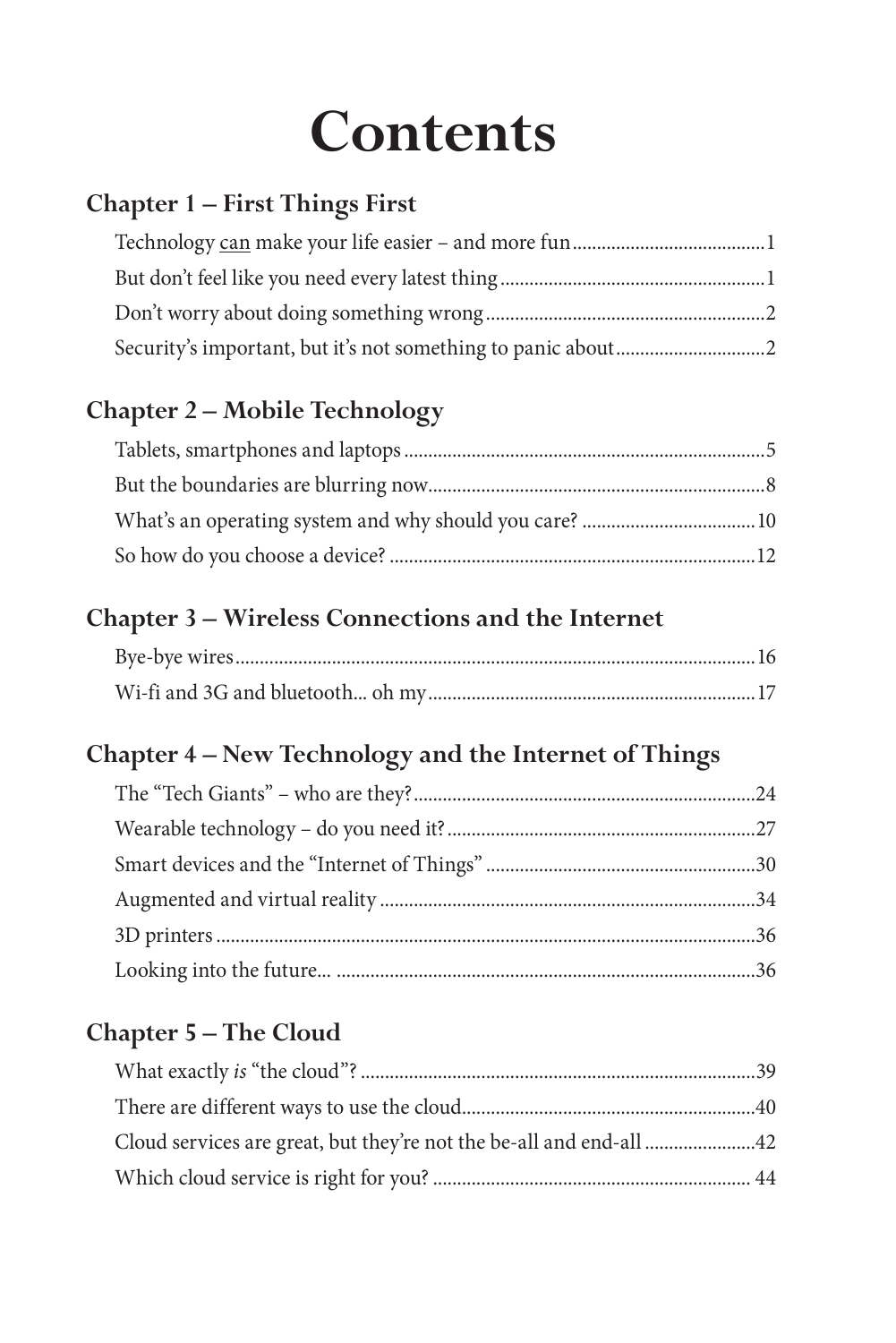#### Chapter 6 - Keeping in Touch

#### Chapter 7 - Entertainment: TV, Films and Music

#### Chapter 8 - Books, News and Learning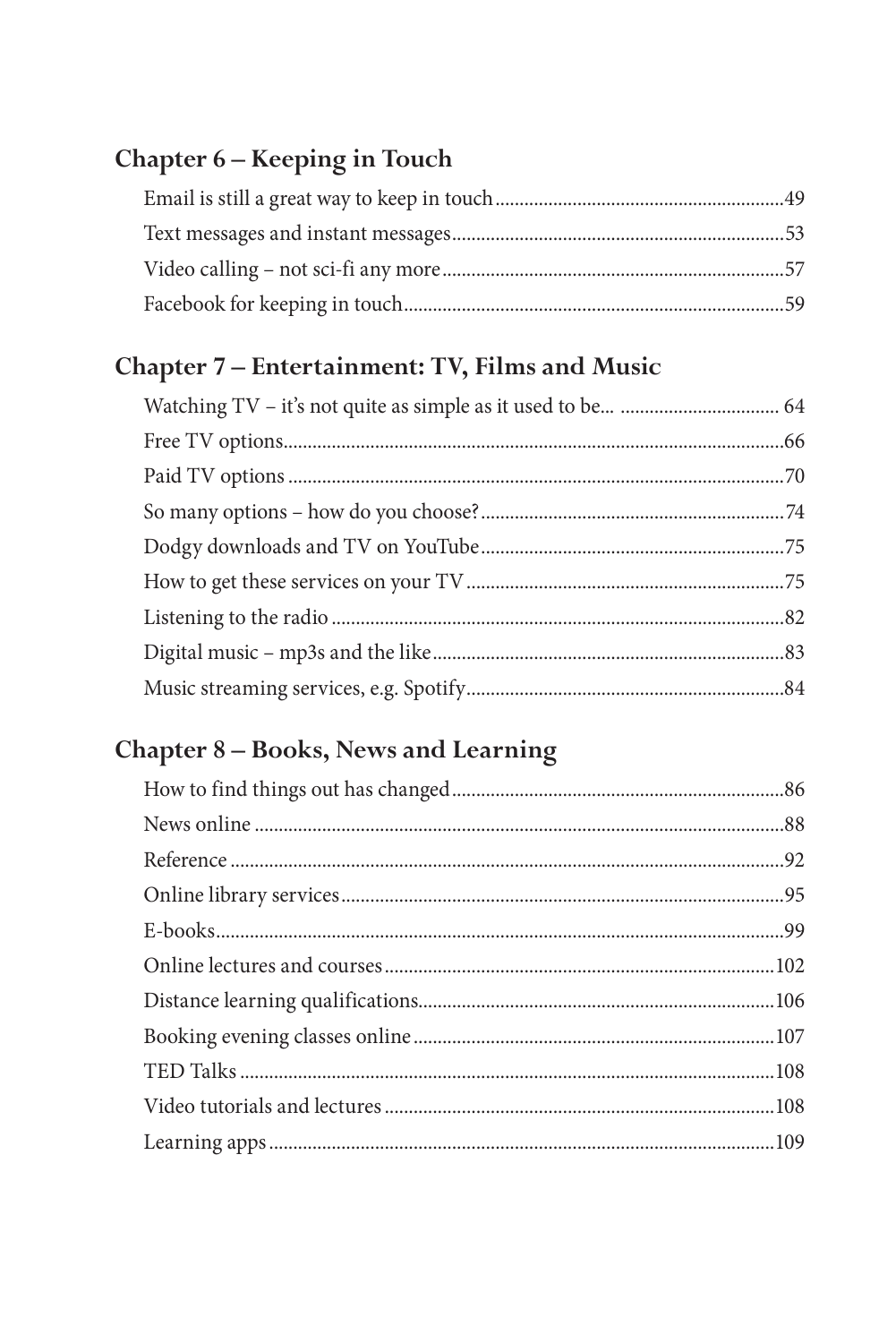#### Chapter 9 - Finance and Admin

| Price comparison websites - insurance, credit cards, mortgages, etc126 |  |
|------------------------------------------------------------------------|--|
|                                                                        |  |

#### Chapter 10 - Holidays and Travel

#### Chapter 11 - Technology in Your Car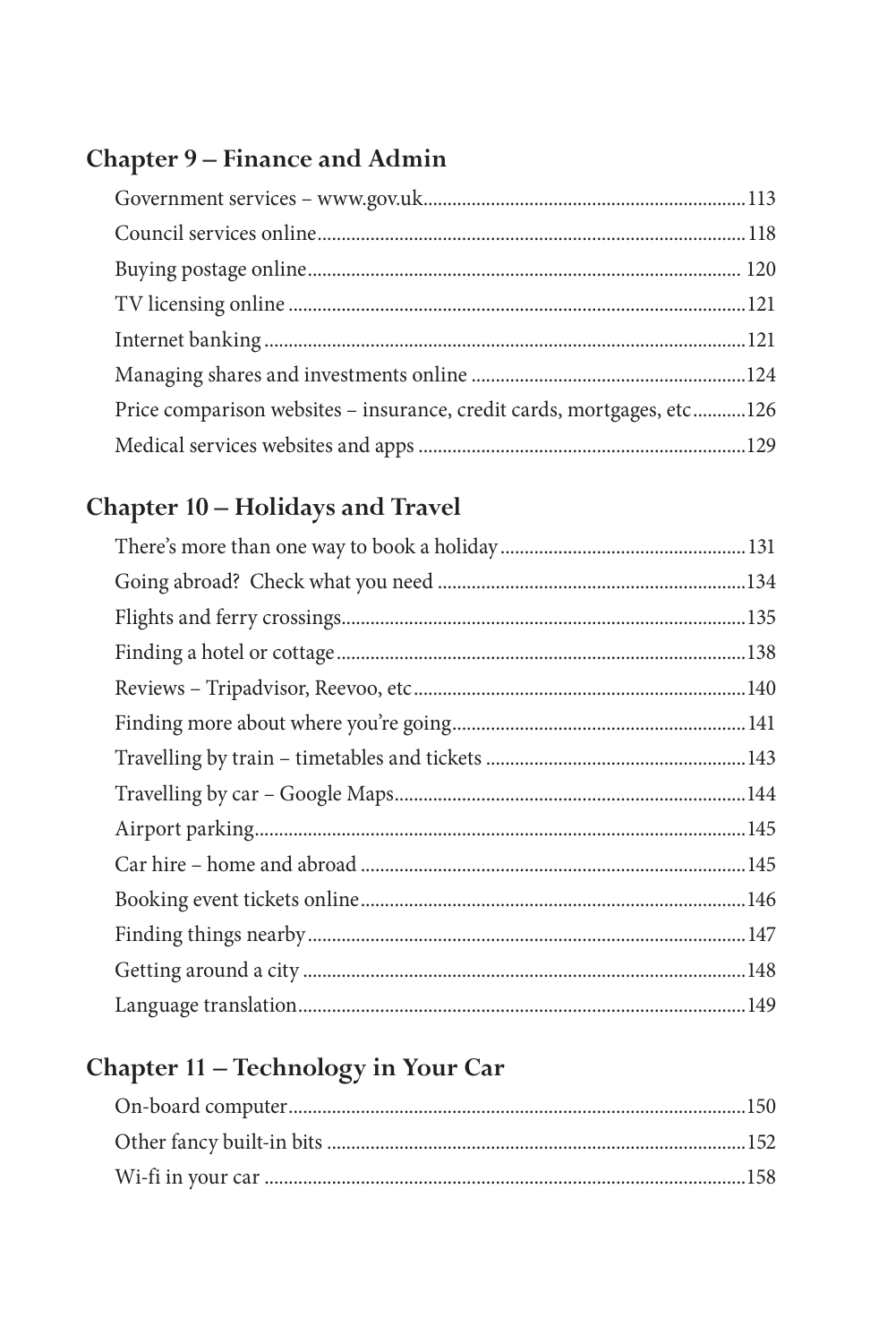### Chapter 12 - Shopping

### **Chapter 13 - Photos and Videos**

| Phone cameras vs standalone cameras and video cameras 194 |  |
|-----------------------------------------------------------|--|
|                                                           |  |
|                                                           |  |
|                                                           |  |
|                                                           |  |
|                                                           |  |
|                                                           |  |
|                                                           |  |

|--|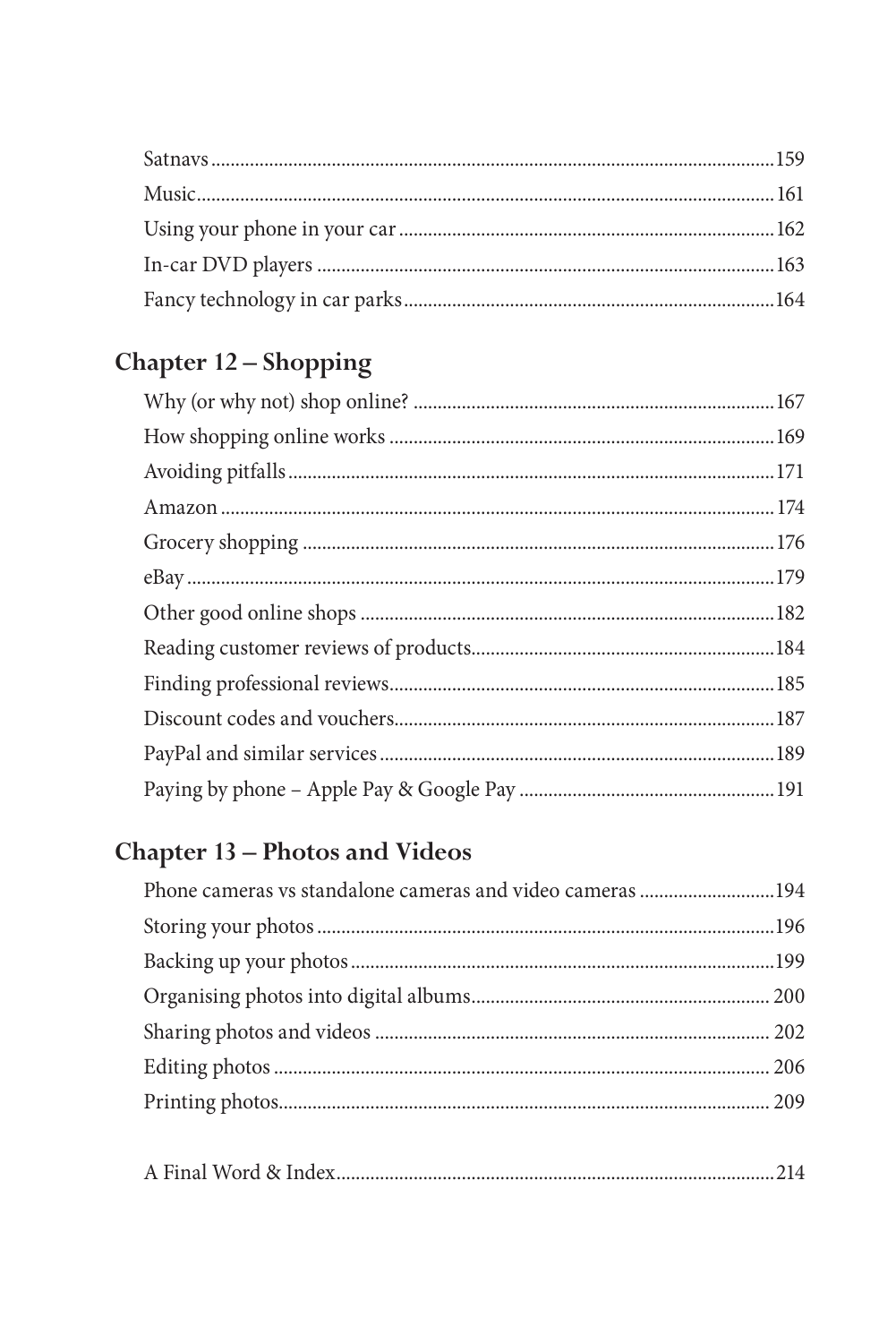# **A quick note from Tim**

#### *Modern life – some say it's rubbish, some say it's great. I say it's complicated...*

There are gadgets and fancy systems everywhere you look – from booking a doctors' appointment (and getting prescriptions) to renewing your car tax. From paying your council tax to doing your banking. From shopping to renewing a library book.

And then there are the gadgets you can use to do anything from read books to listen to music to watch TV to video call your family across the world. Often all without a wire in sight.

#### And *you can't avoid it*.

Even if you don't use this stuff, other people will be using it on your behalf. (Remember when the NHS got hit by the "WannaCry" cyber attack and couldn't access its records? It didn't matter if you never used a computer, it still affected you.)

So you have two options:

You could go and live in a cave (I'm being tongue-in-cheek, of course – but you could ignore all technology and pretend it's not there.)

OR you could work out which bits could be helpful to you and which bits just aren't your cup of tea. Then make use of the things that suit you.

For the cave option, you don't need this book.

For the second option, first you need to know about what's out there, what it's for, how it's changing the world and how it could help you. You could also do with knowing what to beware of and things that could affect you even if you don't use them.

Not just stuff like "what are smartphones?" or "what's the cloud?" (though that too). But things like what the threats are to using the internet nowadays, what you can actually use the cloud *for*, what services governments (national and local) offer on the web (or even insist you do